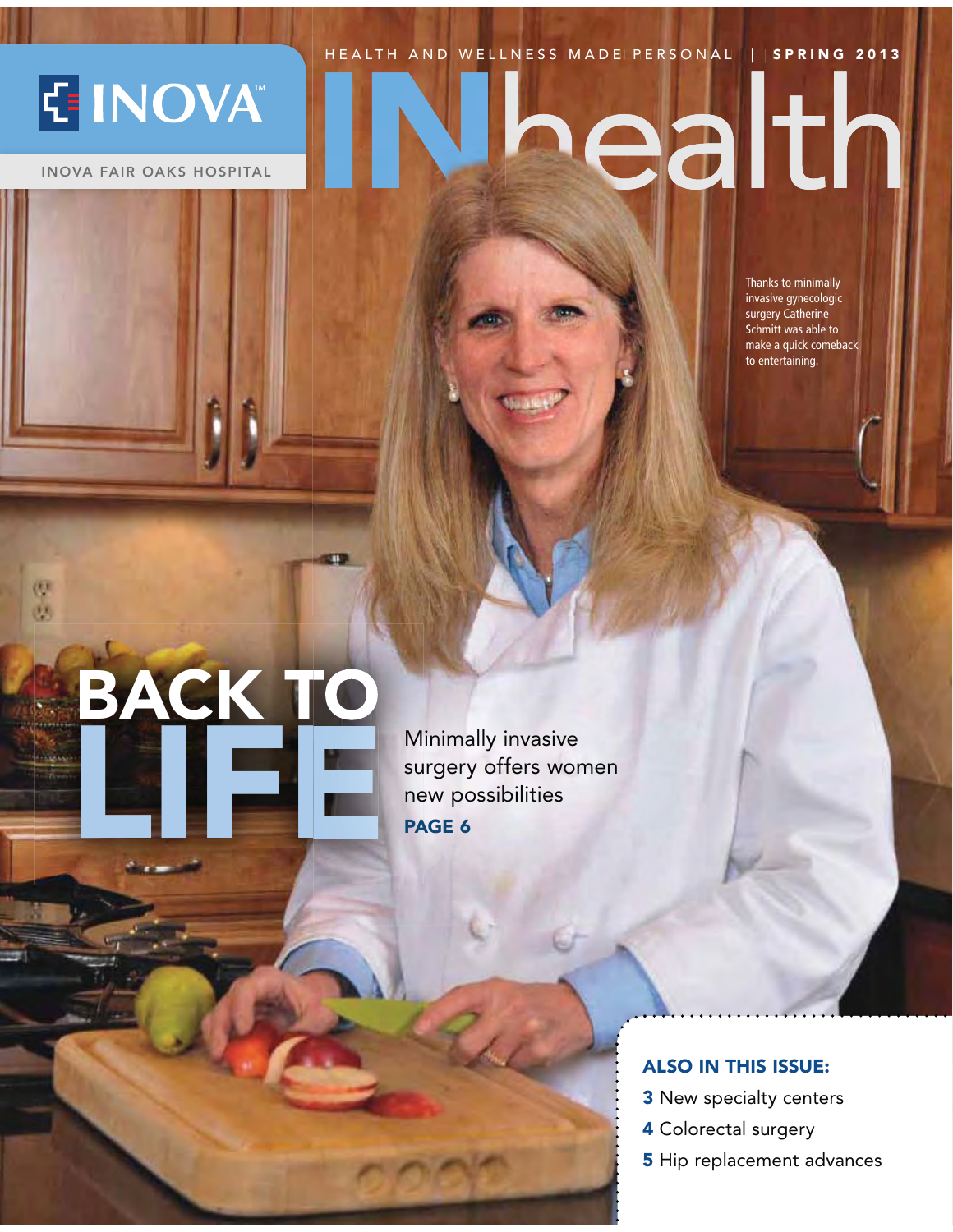

**Inova Fair Oaks Hospital has been named a Center of Excellence in Minimally Invasive Gynecology by the AAGL, the leading association promoting minimally invasive gynecologic surgery.** This prestigious award represents a five-year journey with one goal in mind: to improve the center's already exceptional healthcare services for women.

 "The process of achieving this award has helped our team assess and improve our skills, establish detailed guidelines and expand our knowledge in the area of minimally invasive surgery," says Ray Wertheim, MD, FACOG, Director, Minimally Invasive Gynecology Center of Excellence at Inova Fair Oaks Hospital. "We have superb outcomes, we have lowered our complication rate from 9 to less than 3 percent and our patient satisfaction rate has gone through the roof."

The OB-GYN experts of Inova Fair Oaks Hospital perform 97 percent of gynecologic procedures using a minimally invasive approach, exceeding the national rate of 25 to 32 percent.

"There is not another hospital in the nation that can boast those statistics," says Leonard Rosen, MD, Chairman of the Robotics Committee at Inova Fair Oaks Hospital. "Inova Fair Oaks Hospital's designation as a Center of Excellence truly speaks to the benefits of minimally invasive surgery for women."

#### **RIGHT PLACE, RIGHT TIME**

For Catherine Schmitt, having minimally invasive surgery at Inova Fair Oaks Hospital changed her life. For three years, the 54-year-old elementary school administrative assistant had endured problems associated with a fibroid in her uterus that had grown so large that she could feel it when she went for her daily jog. Though Schmitt felt she could no longer tolerate the pressure in her abdomen, the intermittent bleeding and the accompanying anemia, she was still anxious about having surgery.

#### Know Your Options

Foir Oaks Hospital wisit **inova org/women** Fair Oaks Hospital, visit **inova.org/women.**